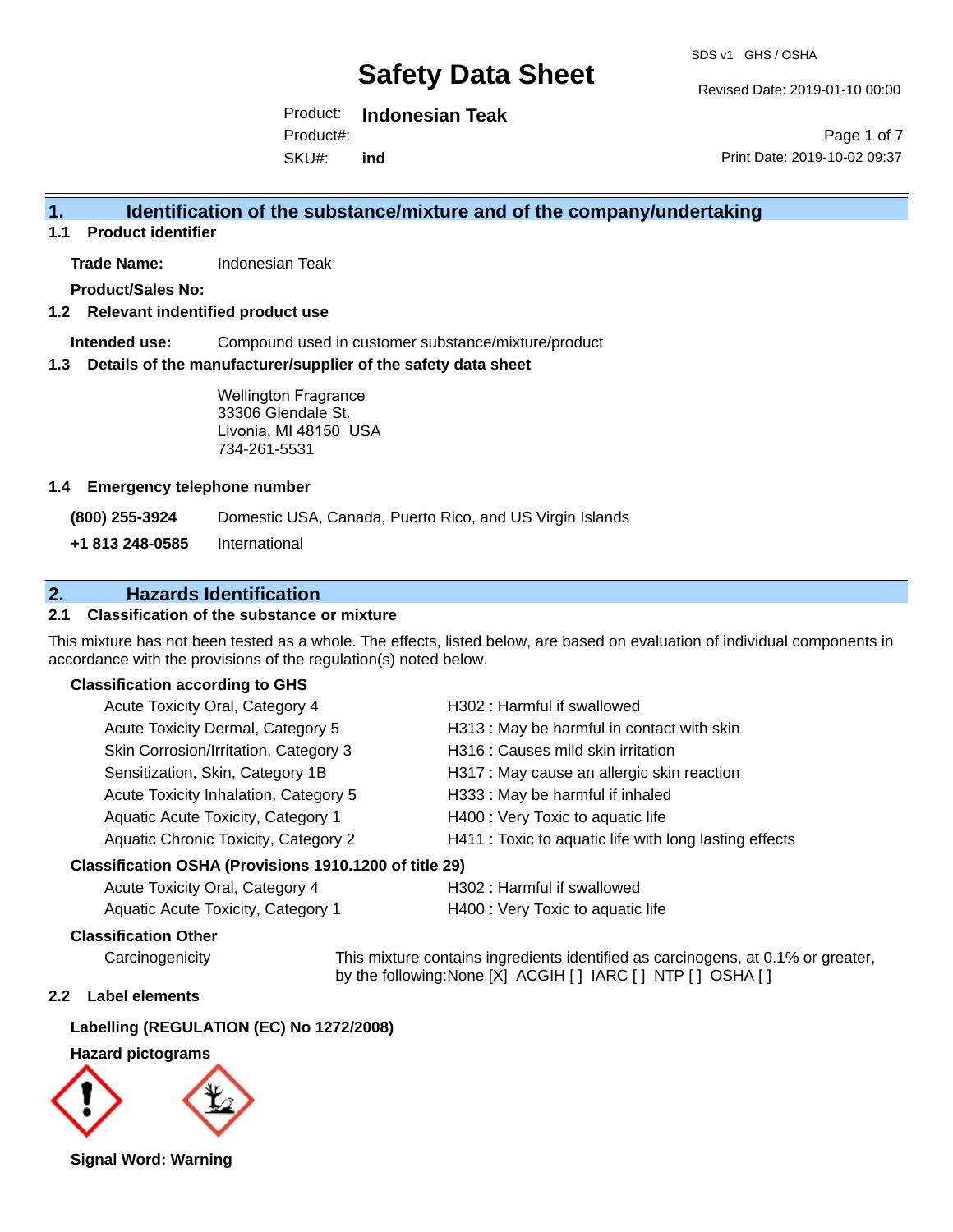#### Revised Date: 2019-01-10 00:00

Product: **Indonesian Teak** 

Product#:

SKU#: **ind**

Page 2 of 7 Print Date: 2019-10-02 09:37

| <b>Hazard statments</b>         |                                                                                          |
|---------------------------------|------------------------------------------------------------------------------------------|
| H302                            | Harmful if swallowed                                                                     |
| H <sub>313</sub>                | May be harmful in contact with skin                                                      |
| H316                            | Causes mild skin irritation                                                              |
| H317                            | May cause an allergic skin reaction                                                      |
| H333                            | May be harmful if inhaled                                                                |
| H400                            | Very Toxic to aquatic life                                                               |
| H411                            | Toxic to aquatic life with long lasting effects                                          |
| <b>Precautionary Statements</b> |                                                                                          |
| <b>Prevention:</b>              |                                                                                          |
| P <sub>264</sub>                | Wash hands thoroughly after handling                                                     |
| P270                            | Do not eat, drink or smoke when using this product                                       |
| P <sub>272</sub>                | Contaminated work clothing should not be allowed out of the workplace                    |
| P273                            | Avoid release to the environment                                                         |
| <b>Response:</b>                |                                                                                          |
| $P301 + P312 + P330$            | IF SWALLOWED: Call a POISON CENTER or doctor/physician if you feel unwell Rinse<br>mouth |
| $P302 + P352$                   | IF ON SKIN: Wash with soap and water                                                     |
| P304 + P312                     | IF INHALED: Call a POISON CENTER or doctor/physician if you feel unwell                  |
| $P333 + P313$                   | If skin irritation or a rash occurs: Get medical advice/attention                        |
| P363                            | Wash contaminated clothing before reuse                                                  |
| P391                            | <b>Collect Spillage</b>                                                                  |
| 2.3<br><b>Other Hazards</b>     |                                                                                          |

**no data available**

# **3. Composition/Information on Ingredients**

# **3.1 Mixtures**

This product is a complex mixture of ingredients, which contains among others the following substance(s), presenting a health or environmental hazard within the meaning of the UN Globally Harmonized System of Classification and Labeling of Chemicals (GHS):

| CAS#<br>Ingredient     | EC#                            | Conc.<br>Range | <b>GHS Classification</b>    |
|------------------------|--------------------------------|----------------|------------------------------|
| 120-51-4               | $204 - 402 - 9$                | $60 - 70 %$    | H302; H313; H400; H411       |
| <b>Benzyl Benzoate</b> |                                |                |                              |
| 101-86-0               | 202-983-3                      | $5 - 10 \%$    | H303; H316; H317; H400; H411 |
|                        | Hexyl cinnamaldehyde           |                |                              |
| 1222-05-5              | 214-946-9                      | $2 - 5%$       | H316; H400; H410             |
|                        | Hexamethylindanopyran          |                |                              |
| 19870-74-7             | 243-384-7                      | $2 - 5%$       | H317; H400; H410             |
|                        | Cedrol methyl ether            |                |                              |
| 121-32-4               | 204-464-7                      | $2 - 5%$       | H303; H320; H402             |
|                        | 3-Ethoxy-4-hydroxybenzaldehyde |                |                              |
|                        |                                |                |                              |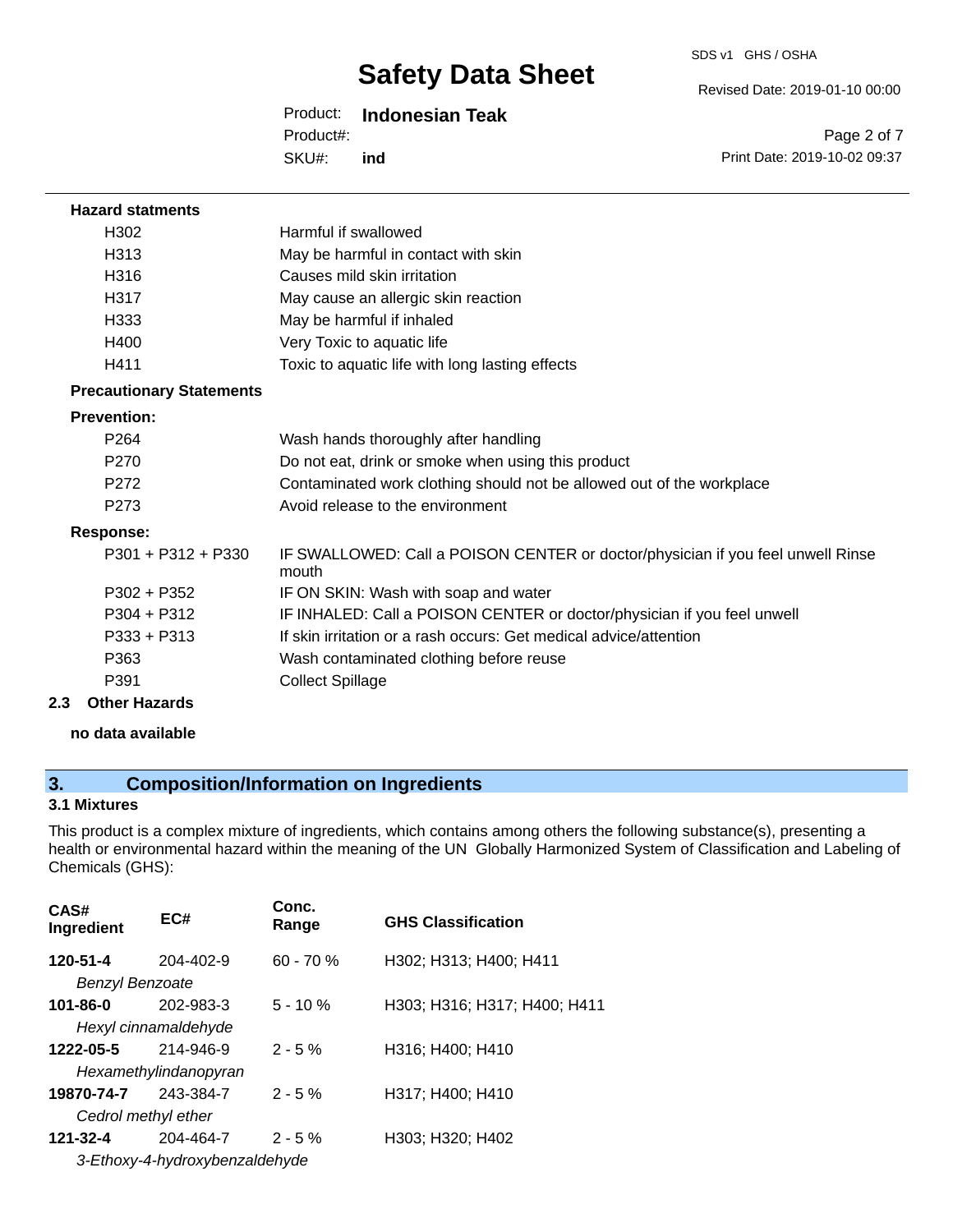Revised Date: 2019-01-10 00:00

# Product: **Indonesian Teak**

Product#:

SKU#: **ind**

#### Page 3 of 7 Print Date: 2019-10-02 09:37

| CAS#<br>Ingredient                                       | EC#                                 | Conc.<br>Range | <b>GHS Classification</b>           |
|----------------------------------------------------------|-------------------------------------|----------------|-------------------------------------|
| 28219-61-6                                               | 248-908-8                           | $1 - 2 \%$     | H319; H401; H411                    |
|                                                          | Ethyl trimethylcyclopentene butenol |                |                                     |
| $91 - 64 - 5$                                            | 202-086-7                           | $1 - 2\%$      | H302; H317; H402                    |
| Coumarin                                                 |                                     |                |                                     |
| 65405-77-8                                               | 265-745-8                           | $1 - 2\%$      | H400                                |
|                                                          | cis-3-Hexenyl salicylate            |                |                                     |
| $123 - 11 - 5$                                           | $204 - 602 - 6$                     | $1 - 2%$       | H303; H402; H412                    |
| Anisaldehyde                                             |                                     |                |                                     |
| 80-54-6                                                  | 201-289-8                           | $0.1 - 1.0 \%$ | H227; H302; H315; H317; H361; H401; |
|                                                          | <b>Butylphenyl Methylpropional</b>  |                | H412                                |
| See Section 16 for full text of GHS classification codes |                                     |                |                                     |

See Section 16 for full text of GHS classification codes which where not shown in section 2

Total Hydrocarbon Content (%  $w/w$ ) = 0.10

# **4.** First Aid Measures<br>**4.1** Description of first aid meas

#### **4.1 Description of first aid measures**

| Inhalation:                                                     | Remove from exposure site to fresh air and keep at rest.<br>Obtain medical advice.                            |
|-----------------------------------------------------------------|---------------------------------------------------------------------------------------------------------------|
| Eye Exposure:                                                   | Flush immediately with water for at least 15 minutes.<br>Contact physician if symptoms persist.               |
| <b>Skin Exposure:</b>                                           | Remove contaminated clothes. Wash thoroughly with water (and soap).<br>Contact physician if symptoms persist. |
| Ingestion:                                                      | Rinse mouth with water and obtain medical advice.                                                             |
| 4.2 Most important symptoms and effects, both acute and delayed |                                                                                                               |
| Symptoms:                                                       | no data available                                                                                             |
| <b>Risks:</b>                                                   | Refer to Section 2.2 "Hazard Statements"                                                                      |

## **4.3 Indication of any immediate medical attention and special treatment needed**

| Treatment: | Refer to Section 2.2 "Response" |
|------------|---------------------------------|
|------------|---------------------------------|

| 5.<br><b>Fire-Fighting measures</b>                       |                                                   |
|-----------------------------------------------------------|---------------------------------------------------|
| <b>Extinguishing media</b><br>5.1                         |                                                   |
| Suitable:                                                 | Carbon dioxide (CO2), Dry chemical, Foam          |
| Unsuitable                                                | Do not use a direct water jet on burning material |
| 5.2 Special hazards arising from the substance or mixture |                                                   |
| During fire fighting:                                     | Water may be ineffective                          |
| <b>Advice for firefighters</b><br>5.3                     |                                                   |
| <b>Further information:</b>                               | Standard procedure for chemical fires             |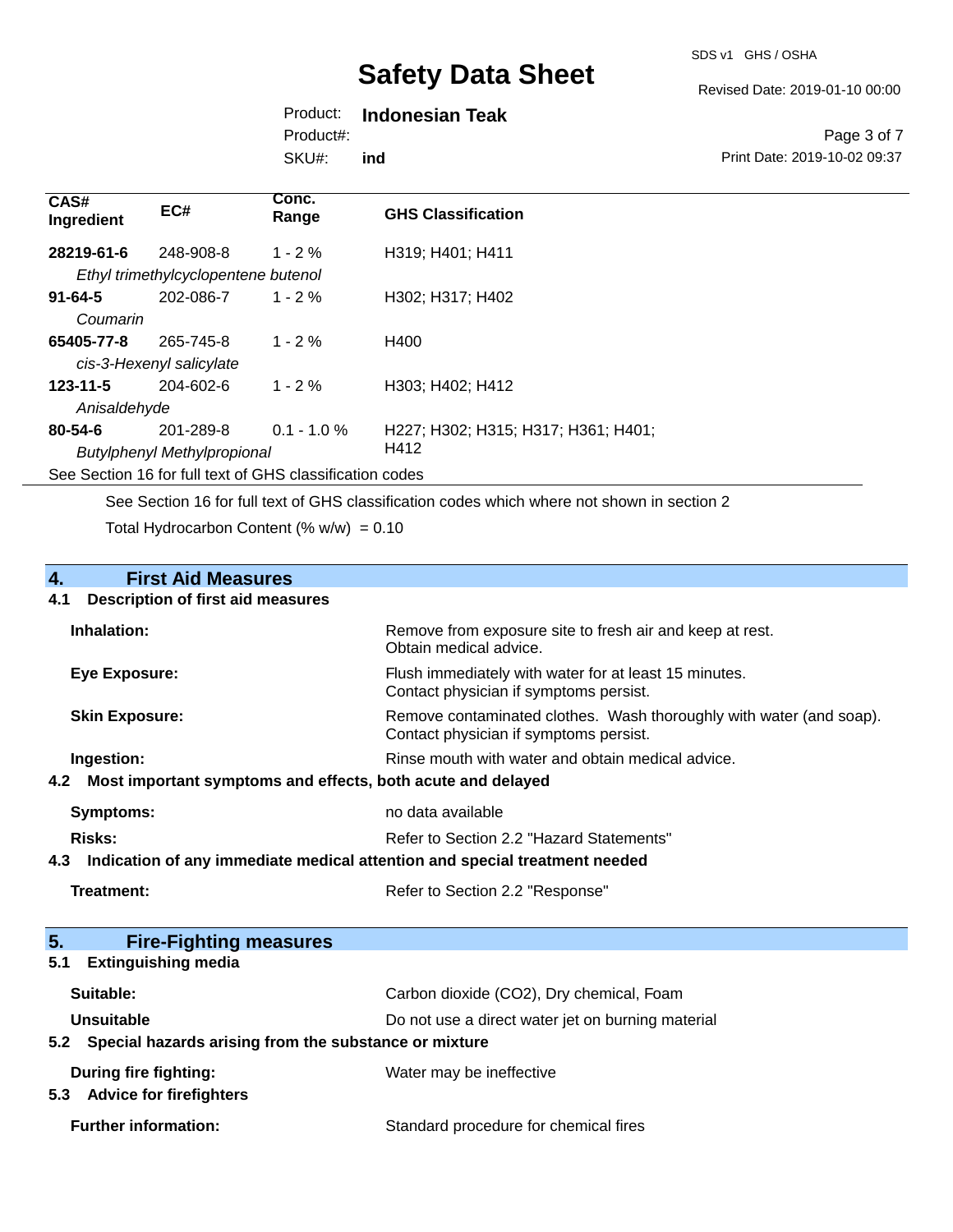#### Revised Date: 2019-01-10 00:00

Product: **Indonesian Teak**  Product#:

SKU#: **ind**

Page 4 of 7 Print Date: 2019-10-02 09:37

#### **6. Accidental Release Measures**

### **6.1 Personal precautions, protective equipment and emergency procedures**

Avoid inhalation and contact with skin and eyes. A self-contained breathing apparatus is recommended in case of a major spill.

#### **6.2 Environmental precautions**

Keep away from drains, soil, and surface and groundwater.

#### **6.3 Methods and materials for containment and cleaning up**

Clean up spillage promptly. Remove ignition sources. Provide adequate ventilation. Avoid excessive inhalation of vapors. Gross spillages should be contained by use of sand or inert powder and disposed of according to the local regulations.

#### **6.4 Reference to other sections**

Not Applicable

## **7. Handling and Storage**

#### **7.1 Precautions for safe handling**

Apply according to good manufacturing and industrial hygiene practices with proper ventilation. Do not drink, eat or smoke while handling. Respect good personal hygiene.

#### **7.2 Conditions for safe storage, including any incompatibilities**

Store in a cool, dry and ventilated area away from heat sources and protected from light in tightly closed original container. Avoid uncoated metal container. Keep air contact to a minimum.

#### **7.3 Specific end uses**

No information available

### **8. Exposure Controls/Personal Protection**

#### **8.1 Control parameters**

| <b>Exposure Limits:</b> |  |  |  | Contains no substances with occupational exposure limit values. |  |
|-------------------------|--|--|--|-----------------------------------------------------------------|--|
|-------------------------|--|--|--|-----------------------------------------------------------------|--|

**Engineering Controls:** Use local exhaust as needed.

#### **8.2 Exposure controls - Personal protective equipment**

| Eye protection:                | Tightly sealed goggles, face shield, or safety glasses with brow guards and side shields, etc.<br>as may be appropriate for the exposure |
|--------------------------------|------------------------------------------------------------------------------------------------------------------------------------------|
| <b>Respiratory protection:</b> | Avoid excessive inhalation of concentrated vapors. Apply local ventilation where appropriate.                                            |
| <b>Skin protection:</b>        | Avoid Skin contact. Use chemically resistant gloves as needed.                                                                           |

#### **9. Physical and Chemical Properties**

#### **9.1 Information on basic physical and chemical properties**

| Appearance:            | Liquid                            |
|------------------------|-----------------------------------|
| Odor:                  | <b>Conforms to Standard</b>       |
| Color:                 | Yellow Tint to Pale Yellow (G1-3) |
| Viscosity:             | Liquid                            |
| <b>Freezing Point:</b> | Not determined                    |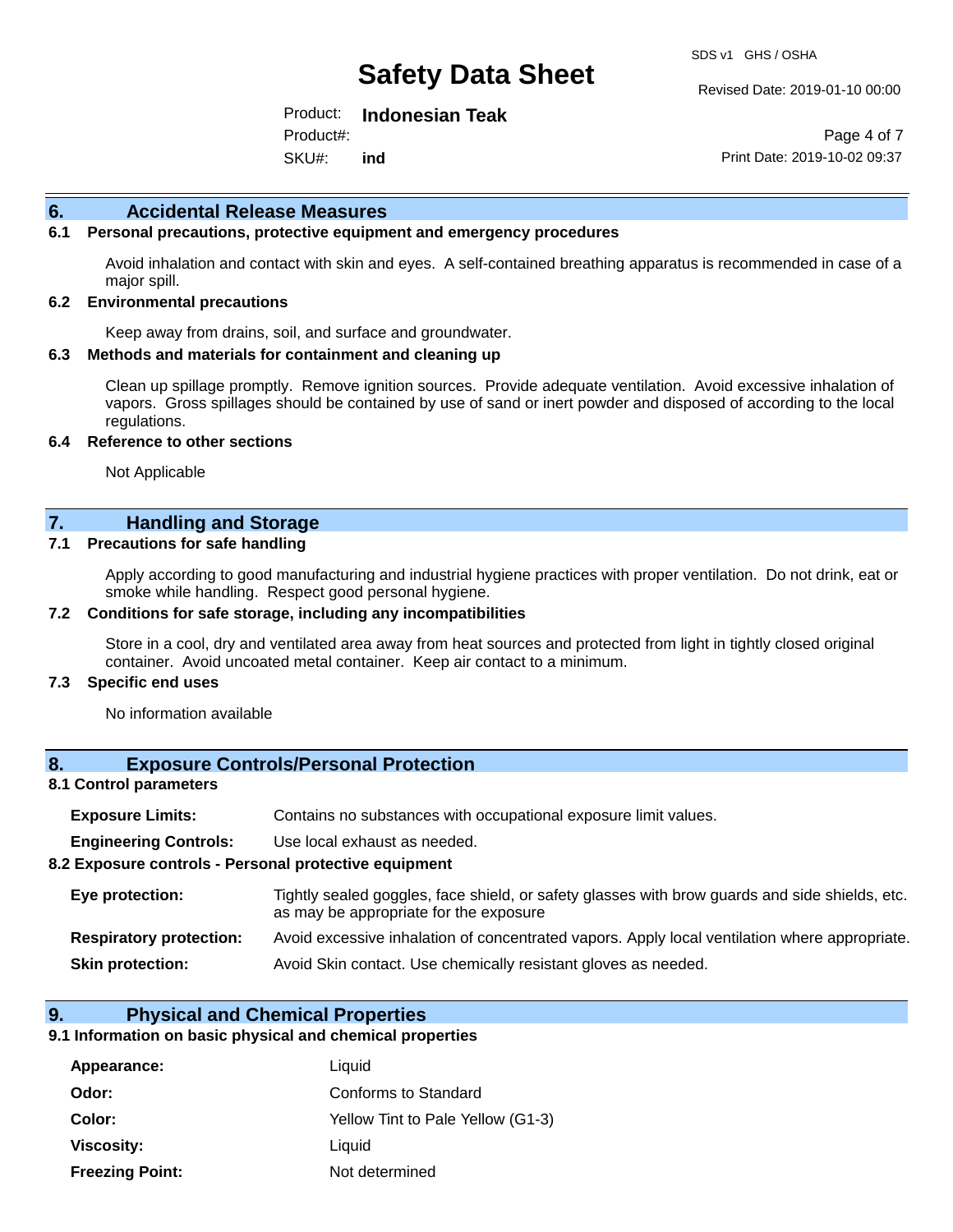| SDS v1 | GHS / OSHA |
|--------|------------|
|        |            |

Revised Date: 2019-01-10 00:00

|            | Product: Indonesian Teak |
|------------|--------------------------|
| Product#:  |                          |
| $SKU#$ ind |                          |

Page 5 of 7 Print Date: 2019-10-02 09:37

| <b>Boiling Point:</b>        | Not determined     |
|------------------------------|--------------------|
| <b>Melting Point:</b>        | Not determined     |
| <b>Flashpoint (CCCFP):</b>   | $>200$ F (93.33 C) |
| <b>Auto flammability:</b>    | Not determined     |
| <b>Explosive Properties:</b> | None Expected      |
| <b>Oxidizing properties:</b> | None Expected      |
| Vapor Pressure (mmHg@20 C):  | 0.0156             |
| %VOC:                        | 0.02               |
| Specific Gravity @ 25 C:     | 1.0650             |
| Density @ 25 C:              | 1.0620             |
| Refractive Index @ 20 C:     | 1.5500             |
| Soluble in:                  | Oil                |

# **10. Stability and Reactivity**

| 10.1 Reactivity                         | None                                               |
|-----------------------------------------|----------------------------------------------------|
| <b>10.2 Chemical stability</b>          | Stable                                             |
| 10.3 Possibility of hazardous reactions | None known                                         |
| 10.4 Conditions to avoid                | None known                                         |
| 10.5 Incompatible materials             | Strong oxidizing agents, strong acids, and alkalis |
| 10.6 Hazardous decomposition products   | None known                                         |

# **11. Toxicological Information**

# **11.1 Toxicological Effects**

Acute Toxicity Estimates (ATEs) based on the individual Ingredient Toxicity Data utilizing the "Additivity Formula"

| Acute toxicity - Oral - (Rat) mg/kg                | (LD50: 1806.8405) Harmful if swallowed                   |
|----------------------------------------------------|----------------------------------------------------------|
| Acute toxicity - Dermal - (Rabbit) mg/kg           | (LD50: 3029.4103) May be harmful in contact with skin    |
| Acute toxicity - Inhalation - (Rat) mg/L/4hr       | (LD50: 75.4164) May be harmful if inhaled                |
| <b>Skin corrosion / irritation</b>                 | May be harmful if inhaled                                |
| Serious eye damage / irritation                    | Not classified - the classification criteria are not met |
| <b>Respiratory sensitization</b>                   | Not classified - the classification criteria are not met |
| <b>Skin sensitization</b>                          | May cause an allergic skin reaction                      |
| <b>Germ cell mutagenicity</b>                      | Not classified - the classification criteria are not met |
| Carcinogenicity                                    | Not classified - the classification criteria are not met |
| <b>Reproductive toxicity</b>                       | Not classified - the classification criteria are not met |
| Specific target organ toxicity - single exposure   | Not classified - the classification criteria are not met |
| Specific target organ toxicity - repeated exposure | Not classified - the classification criteria are not met |
| <b>Aspiration hazard</b>                           | Not classified - the classification criteria are not met |
|                                                    |                                                          |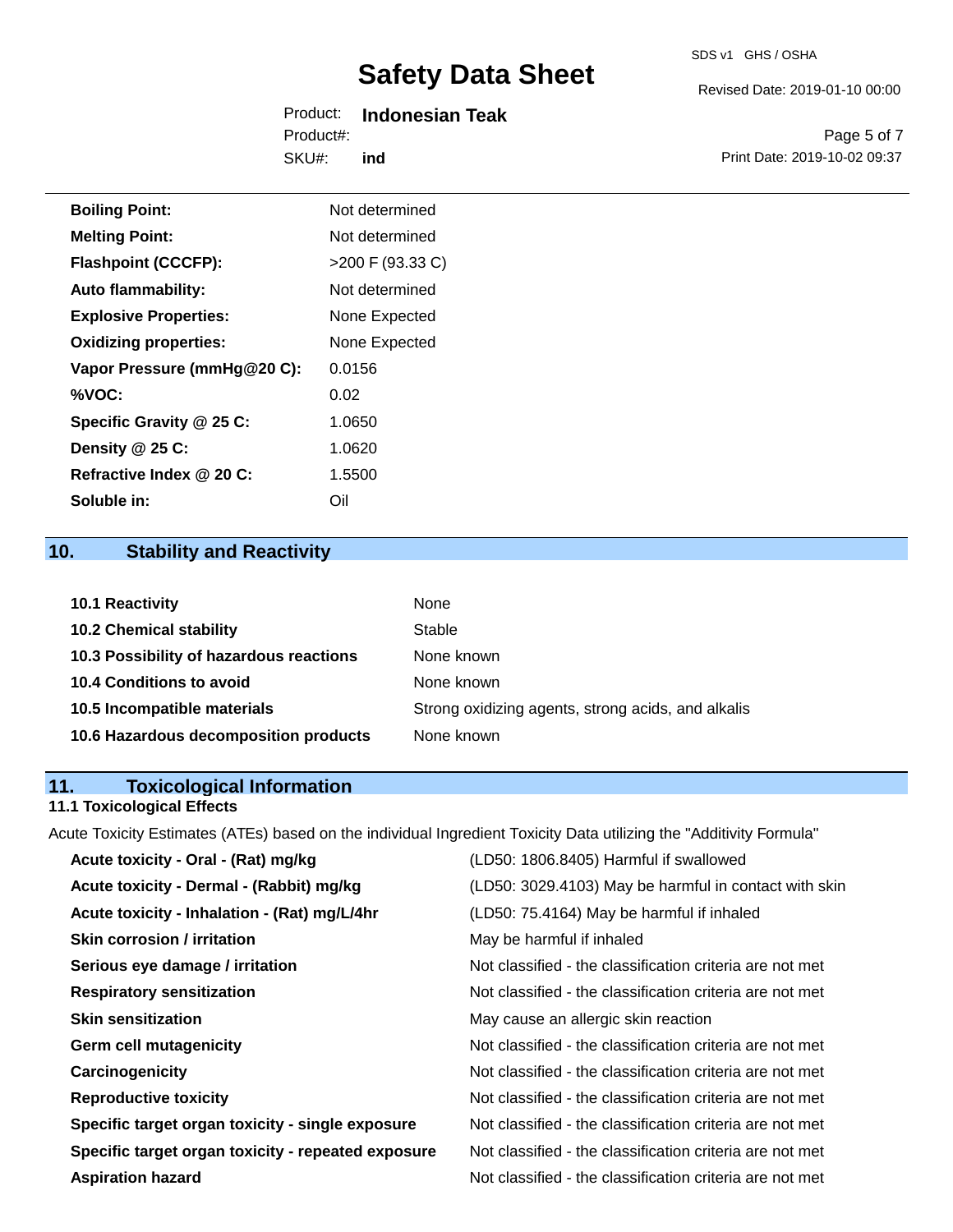SDS v1 GHS / OSHA

Revised Date: 2019-01-10 00:00

Product: **Indonesian Teak**  SKU#: Product#: **ind**

Page 6 of 7 Print Date: 2019-10-02 09:37

### **12. Ecological Information 12.1 Toxicity**

| <b>Acute acquatic toxicity</b>     | Very Toxic to aquatic life                      |
|------------------------------------|-------------------------------------------------|
| <b>Chronic acquatic toxicity</b>   | Toxic to aquatic life with long lasting effects |
| <b>Toxicity Data on soil</b>       | no data available                               |
| <b>Toxicity on other organisms</b> | no data available                               |
|                                    |                                                 |
| 12.2 Persistence and degradability | no data available                               |
| 12.3 Bioaccumulative potential     | no data available                               |
| 12.4 Mobility in soil              | no data available                               |
| 12.5 Other adverse effects         | no data available                               |

### **13. Disposal Conditions**

#### **13.1 Waste treatment methods**

Do not allow product to reach sewage systems. Dispose of in accordance with all local and national regulations. Send to a licensed waste management company.The product should not be allowed to enter drains, water courses or the soil. Do not contaminate ponds, waterways or ditches with chemical or used container.

# **14. Transport Information**

| <b>Marine Pollutant</b>                                       | Yes. Ingredient of greatest environmental impact:<br>120-51-4 : (60 - 70 %) : Benzyl Benzoate |                                     |                   |                 |               |
|---------------------------------------------------------------|-----------------------------------------------------------------------------------------------|-------------------------------------|-------------------|-----------------|---------------|
| <b>Regulator</b>                                              |                                                                                               | <b>Class</b>                        | <b>Pack Group</b> | <b>Sub Risk</b> | UN-nr.        |
| U.S. DOT (Non-Bulk)                                           |                                                                                               | Not Regulated - Not Dangerous Goods |                   |                 |               |
| <b>Chemicals NOI</b>                                          |                                                                                               |                                     |                   |                 |               |
| <b>ADR/RID (International Road/Rail)</b>                      |                                                                                               |                                     |                   |                 |               |
| <b>Environmentally Hazardous</b><br>Substance, Liquid, n.o.s. |                                                                                               | 9                                   | $\mathbf{III}$    |                 | UN3082        |
| <b>IATA (Air Cargo)</b>                                       |                                                                                               |                                     |                   |                 |               |
| <b>Environmentally Hazardous</b><br>Substance, Liquid, n.o.s. |                                                                                               | 9                                   | $\mathbf{III}$    |                 | <b>UN3082</b> |
| <b>IMDG (Sea)</b>                                             |                                                                                               |                                     |                   |                 |               |
| <b>Environmentally Hazardous</b><br>Substance, Liquid, n.o.s. |                                                                                               | 9                                   | Ш                 |                 | UN3082        |

# **15. Regulatory Information**

## **U.S. Federal Regulations**

**TSCA (Toxic Substance Control Act)** All components of the substance/mixture are listed or exempt

**40 CFR(EPCRA, SARA, CERCLA and CAA)** This product contains NO components of concern.

**U.S. State Regulations**